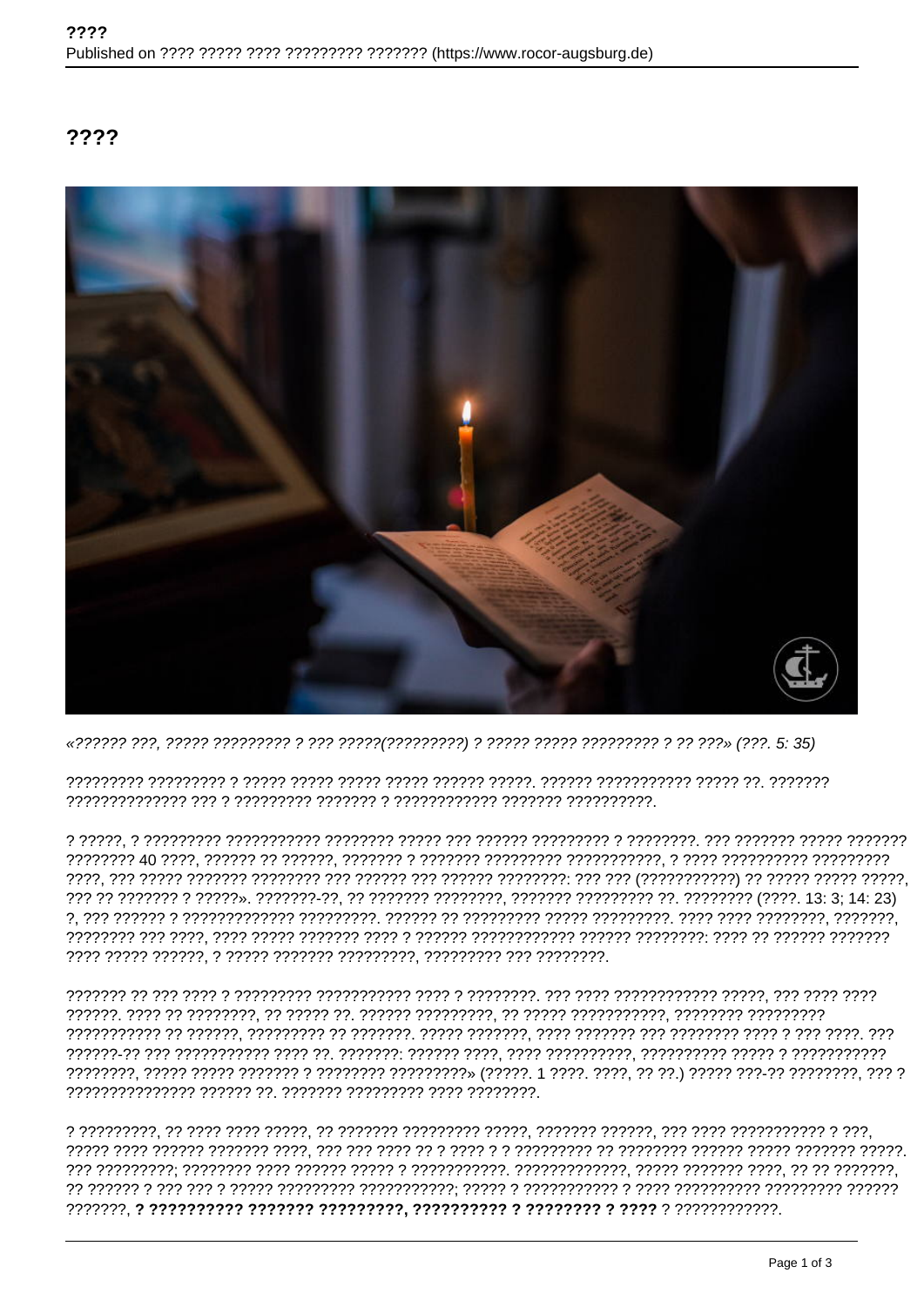???????, ??? ? ????????? ??????».. (?????. 1 ????., ????. ?? ????.)

777777 777771

?????. ??????? ? ????????? ????????? ?????.

????????? ????????

???????????» (2 ???. 4:16).